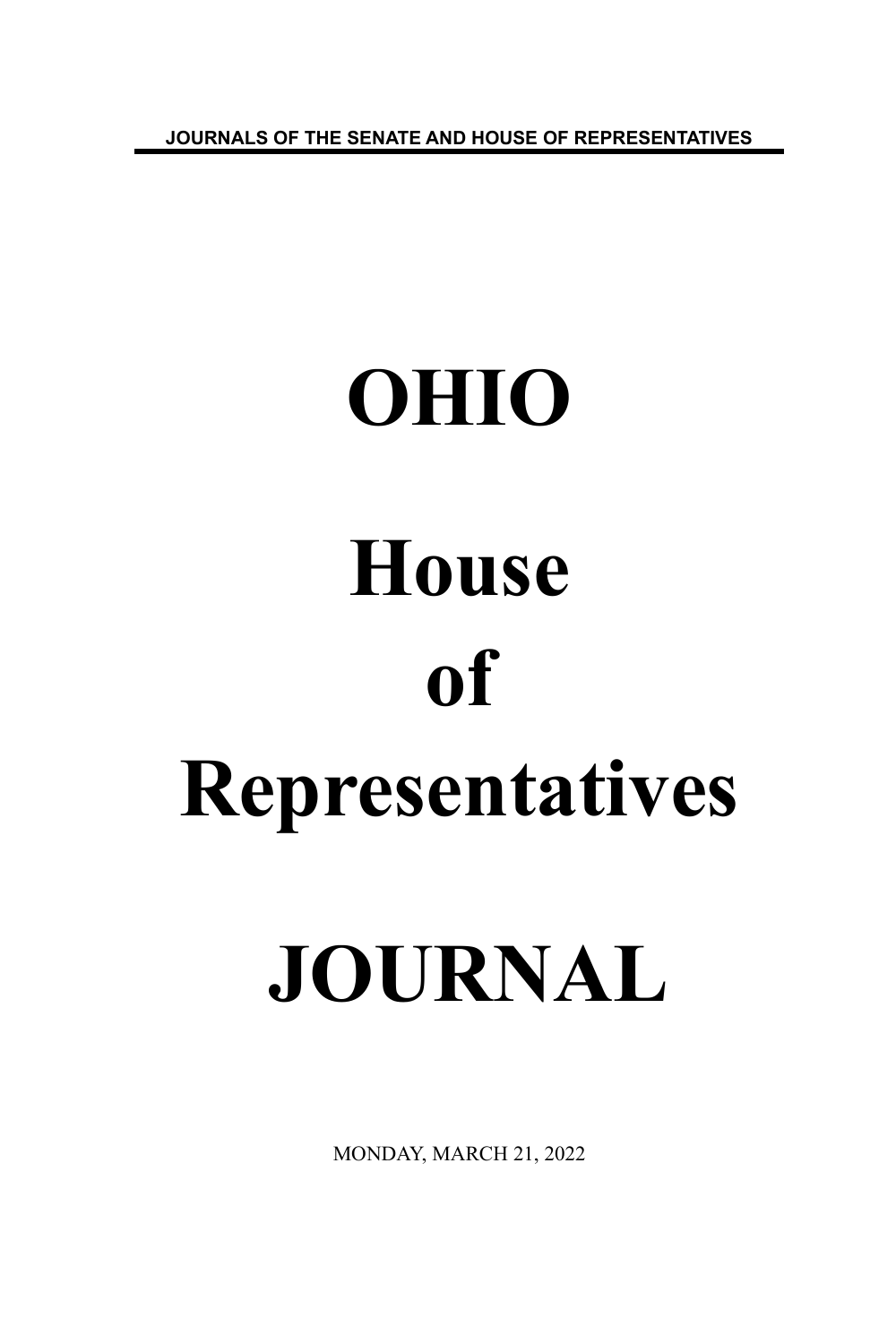## ONE HUNDRED THIRTY-SIXTH DAY Hall of the House of Representatives, Columbus, Ohio **Monday, March 21, 2022, 9:00 o'clock a.m.**

The House met pursuant to adjournment.

Pursuant to House Rule No. 23, the Clerk called the House to order.

Representative Miller, K. was selected to preside under the Rule.

The journal of the previous legislative day was read and approved.

#### **INTRODUCTION OF BILLS**

The following bills were introduced:

**H. B. No. 601 -** Representatives Lightbody, Miller, A. Cosponsors: Representatives Boggs, Boyd, Brown, Crossman, Galonski, Humphrey, Kelly, Leland, Lepore-Hagan, Skindell, Smith, K., Smith, M., Weinstein.

To amend sections 3307.28, 3307.58, 3307.67, and 3309.49 of the Revised Code regarding increasing contributions for employers to the State Teachers Retirement System and School Employees Retirement System, establishing minimum amounts for certain STRS cost-of-living adjustments, and eliminating an age-related eligibility criterion for retirement in STRS.

**H. B. No. 602 -** Representatives Smith, M., Ray.

Cosponsors: Representatives Lepore-Hagan, Humphrey, Miller, A., Miller, J., Click, Miranda, Davis, Sobecki.

To enact section 5122.021 of the Revised Code regarding voluntary admission of mentally ill persons.

**H. B. No. 603 -** Representative Galonski.

To enact section 5534.161 of the Revised Code to designate a portion of Interstate Route 76 in the city of Akron as "Lance Corporal Michael C. Spaulding, USMC, Memorial Highway."

**H. B. No. 604 -** Representative Hicks-Hudson.

To amend section 4717.04 of the Revised Code to require the executive director of the State Board of Embalmers and Funeral Directors to investigate and cause the prosecution of persons engaging in unlicensed funeral directing or operating a funeral home without a license.

Said bills were considered the first time.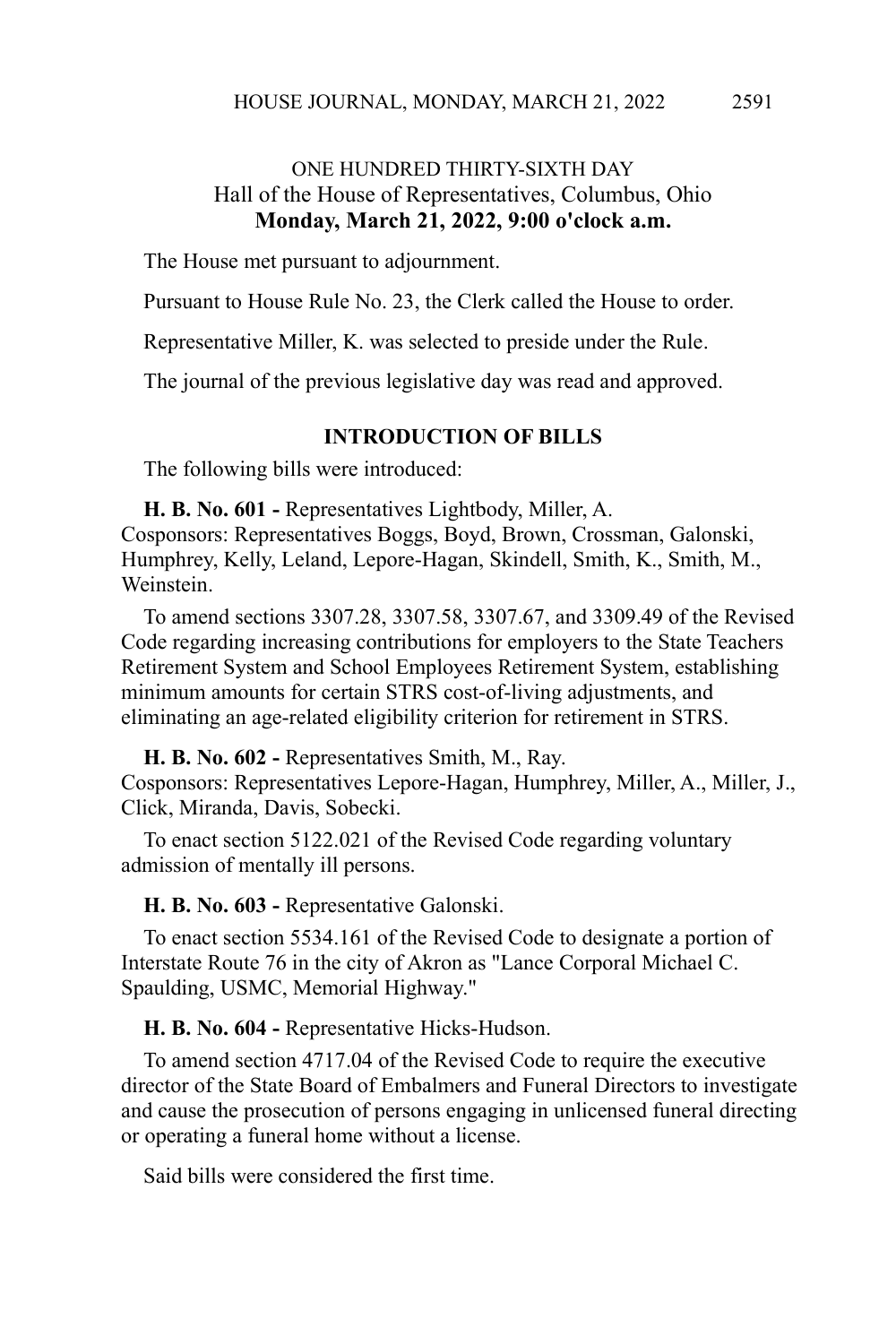### **REPORTS OF STANDING AND SELECT COMMITTEES AND BILLS FOR SECOND CONSIDERATION**

Representative Liston submitted the following report:

The standing committee on Behavioral Health and Recovery Supports to which was referred **H. B. No. 328**-Representative Brown, et al., having had the same under consideration, reports it back and recommends its passage.

RE: ESTABLISH THE GOVERNOR'S OFFICE OF DRUG POLICY

Representative Pavliga moved to amend the title as follows:

Add the names: "Carruthers, Click, Liston"

SARA P. CARRUTHERS GAIL K. PAVLIGA GARY CLICK SHAYLA L. DAVIS JENNIFER GROSS ADAM HOLMES DONTAVIUS L. JARRELLS P. SCOTT LIPPS BETH LISTON

The report was agreed to.

The bill was ordered to be engrossed and placed on the calendar.

Representative Liston submitted the following report:

The standing committee on Behavioral Health and Recovery Supports to which was referred **H. B. No. 468**-Representative Pavliga, et al., having had the same under consideration, reports it back with the following amendment and recommends its passage when so amended.

RE: ESTABLISH 9-8-8 SUICIDE AND MENTAL HEALTH CRISIS LINE

Representative Pavliga moved to amend as follows:

In line 1 of the title, delete "amend section 340.03 and to"

In line 2 of the title, delete ", 5119.803, 5119.807, 5119.809"

In line 3 of the title, delete "5119.8011" and insert "5119.802"

In line 4 of the title, delete "prevention and mental health"

In line 5 of the title, delete "crisis telephone line" and insert "hotline in Ohio"

In line 6, delete "section 340.03 be amended and"

In line 7, delete ", 5119.803, 5119.807, 5119.809"; delete "5119.8011" and insert "5119.802"

Delete lines 9 through 250

In line 251, delete "5119.8011" and insert "5119.802"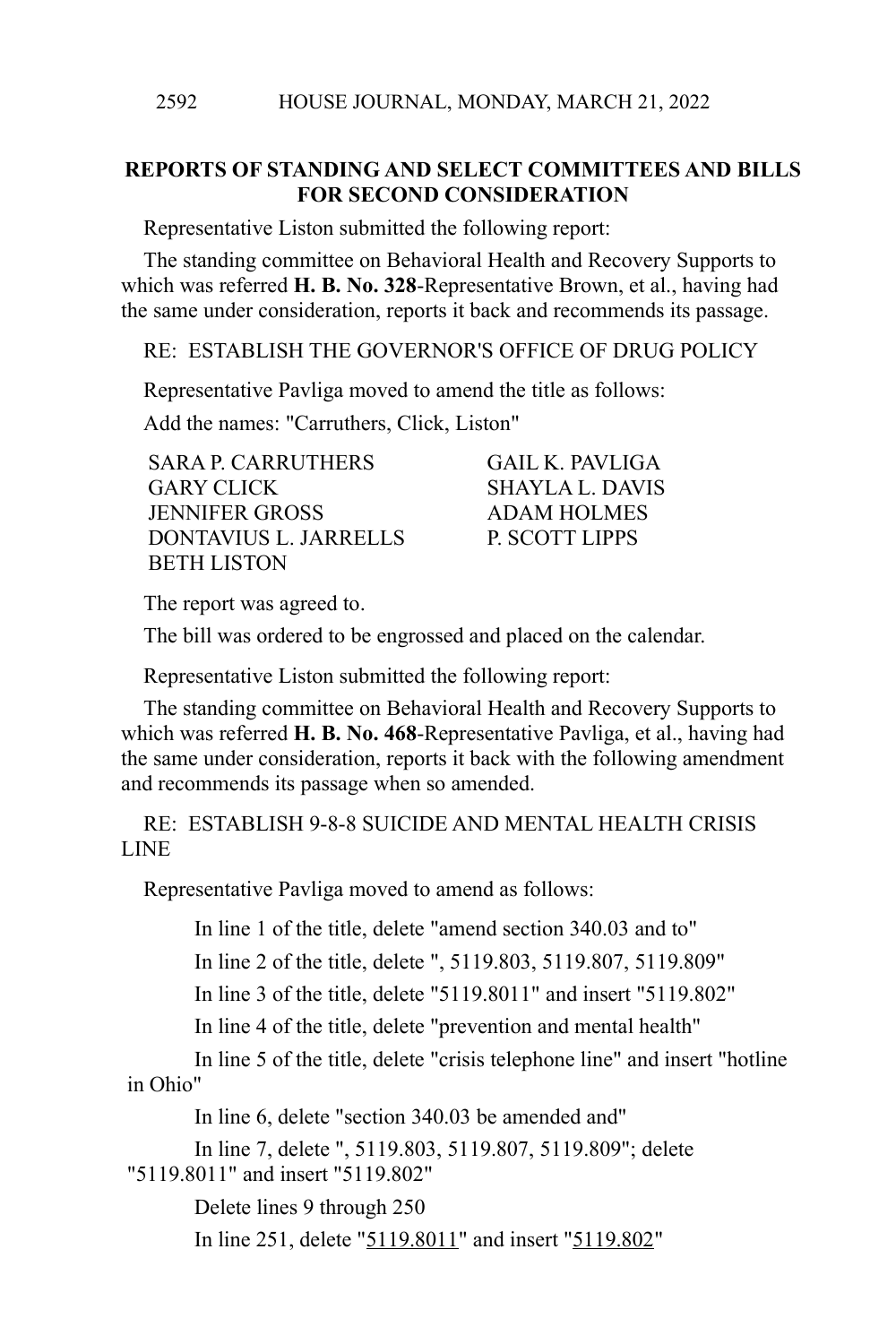In line 255, after "system" insert "in this state"

In line 258, delete "in the United States, as established under 47 U.S.C."

Delete lines 259 and 260

In line 261, delete "prevention lifeline program" and insert "designated for use within the United States under section 251(e) of the "Communications Act of 1934," 47 U.S.C. 251(e), as amended by the "National Suicide Hotline Designation Act of 2020," Pub. L. No. 116-172, for the purpose of the national suicide prevention and mental health crisis hotline system"

> Delete lines 262 through 280 In line 281, delete "(A)" In line 285, delete "statewide" and insert "in this state" Delete lines 286 through 385 In line 386, delete "**5119.809**" and insert "**5119.802**" Delete lines 398 through 437

The motion was agreed to and the bill so amended.

SARA P. CARRUTHERS GAIL K. PAVLIGA GARY CLICK SHAYLA L. DAVIS JENNIFER GROSS ADAM HOLMES DONTAVIUS L. JARRELLS P. SCOTT LIPPS BETH LISTON

The report was agreed to.

The bill was ordered to be engrossed and placed on the calendar.

# **MOTIONS AND RESOLUTIONS**

Representative Stevens moved that the following resolutions be read by title only and brought up for immediate adoption:

# **H. R. No. 205 - Representative Powell**

Honoring the Bradford High School softball team on winning the 2021 Division IV State Championship.

# **H. R. No. 206 - Speaker Cupp**

Authorizing the Ohio YMCA Youth and Government to use the Ohio House Chambers to conduct its 2022 model legislature.

# **H. R. No. 207 - Speaker Cupp**

Authorizing the Ohio Youth Leadership Association to use the Ohio House Chambers to conduct its 2022 model legislature.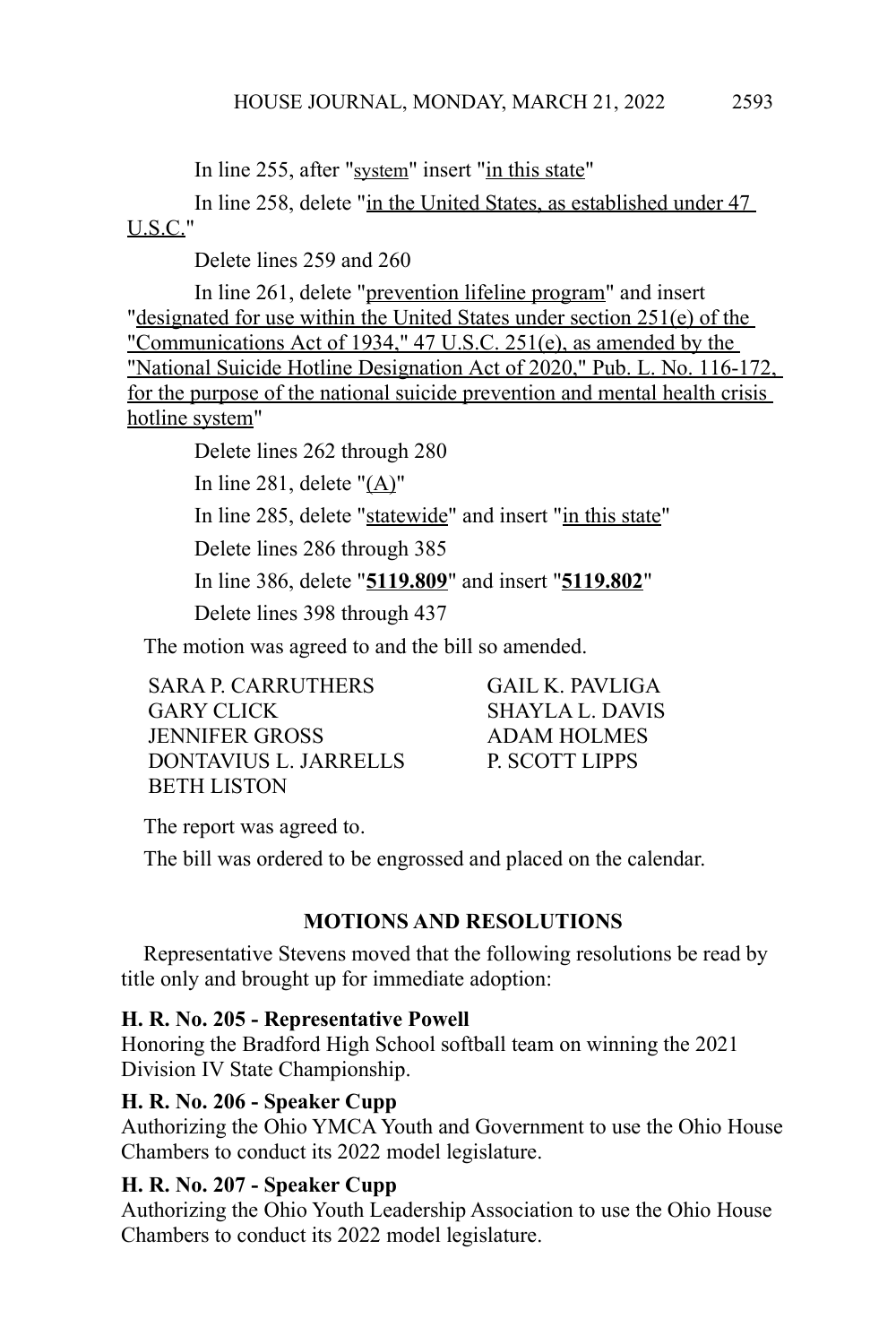#### **H. R. No. 208 - Speaker Cupp**

Authorizing Ohio TeenPact Leadership School to use the Ohio House Chambers to conduct its graduation ceremony.

The motion was agreed to.

The question being, "Shall the resolutions be adopted?"

The resolutions were adopted.

Representative Stevens moved that **H. B. No. 135**-Representatives Manchester, West, be taken from the calendar and re-referred to the committee on Rules and Reference.

The question being, "Shall the motion to re-refer be agreed to?"

The motion was agreed to without objection.

Representative Stevens moved that **Sub. H. B. No. 286**-Representative Seitz, be taken from the calendar and re-referred to the committee on Rules and Reference.

The question being, "Shall the motion to re-refer be agreed to?"

The motion was agreed to without objection.

Message from the Senate

Mr. Speaker:

I am directed to inform the House of Representatives that the Senate recedes from its amendments to:

**Am. H. B. No. 188** -Representatives Lampton, Cross – et al.

Attest: Vincent L. Keeran, Clerk.

Message from the Senate

Mr. Speaker:

I am directed to inform the House of Representatives that the Senate has passed the following bills in which the concurrence of the House is requested:

**Sub. S. B. No. 199** - Senator Blessing

Cosponsors: Senators Manning, Cirino, Reineke, Rulli, Thomas, Yuko

To amend sections 517.23, 517.24, 517.25, 2107.52, 2108.82, 2111.18, 2117.06, 2117.07, and 2131.09 and to enact sections 2131.14, 5801.20, 5801.21, 5801.22, 5801.23, and 5801.24 of the Revised Code to make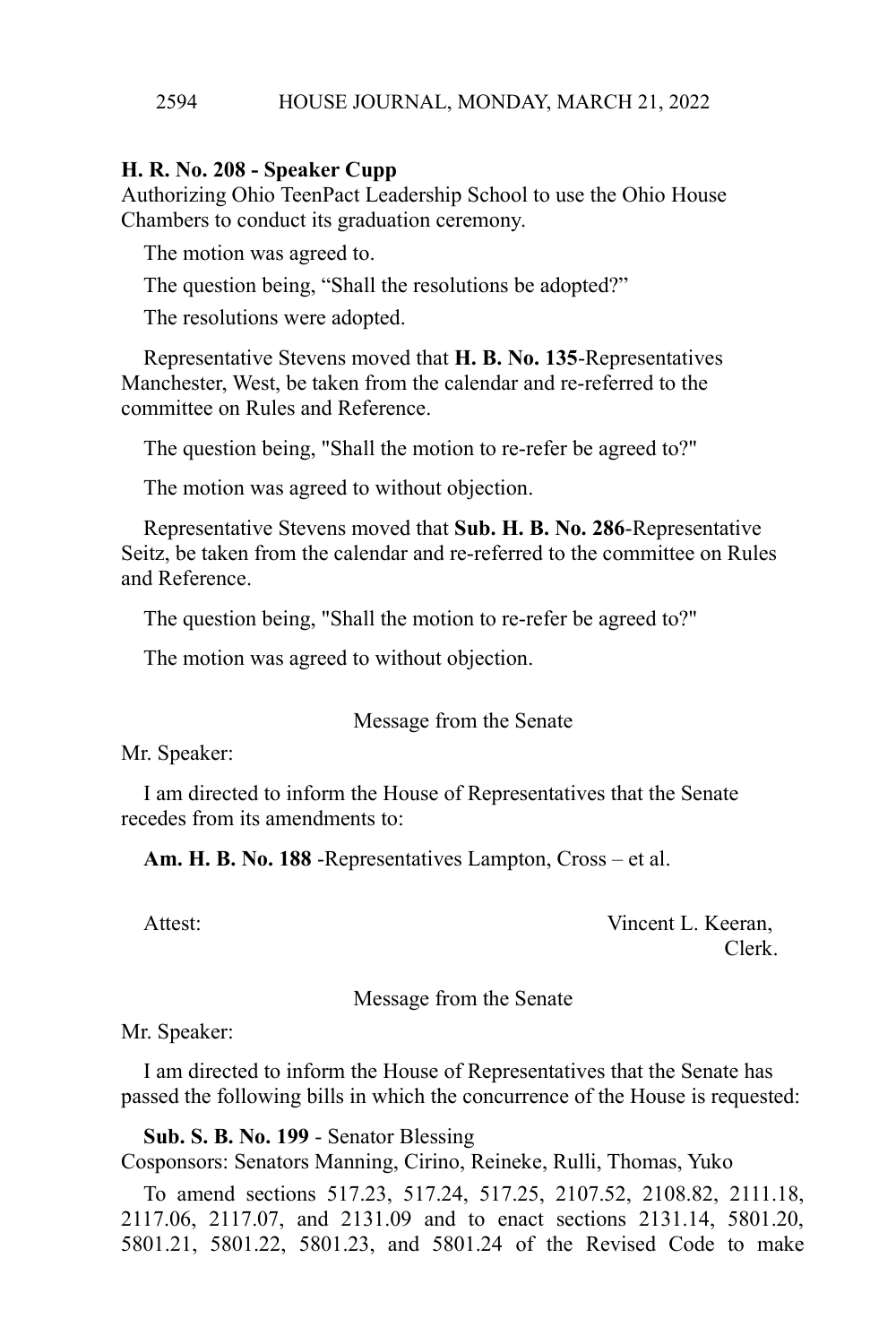changes to the law related to the disinterment of bodies buried in cemeteries, presentment of claims against an estate, non-probate transfers of tangible personal property, Guardianship Law, and the Ohio Trust Law.

#### **Sub. S. B. No. 224** - Senator Cirino

Cosponsors: Senators Lang, Schaffer, Blessing, Hackett, Peterson, Rulli, Thomas, Yuko

To amend sections 169.02, 2108.75, 2108.82, 3705.20, 4513.17, 4717.04, 4717.05, 4717.06, 4717.07, 4717.10, 4717.13, 4717.14, 4717.24, 4717.28, 4717.30, 4717.35, and 4717.36 and to enact section 4717.311 of the Revised Code to make changes to the laws that impact funeral homes, funeral professionals, funeral hearses, funeral escort vehicles, and preneed funeral contracts.

#### **S. B. No. 246** - Senators Rulli, Lang

Cosponsors: Senators Schaffer, Roegner, Antani, Blessing, Brenner, Cirino, Dolan, Gavarone, Hackett, Hoagland, Hottinger, Huffman, S., Manning, McColley, Peterson, Reineke, Thomas, Wilson, Yuko

To amend sections 5733.04, 5733.41, 5747.01, 5747.03, 5747.08, 5747.11, 5747.13, 5747.132, 5747.14, 5747.15, 5747.41, 5747.42, 5747.43, 5747.44, 5747.45, 5747.451, 5747.453, and 5747.98 and to enact sections 5747.38 and 5747.39 of the Revised Code to levy a tax on a pass-through entity's income apportioned to Ohio and to authorize a refundable income tax credit for an owner for such tax paid.

#### **S. B. No. 282** - Senator O'Brien

Cosponsors: Senators Blessing, Cirino, Dolan, Fedor, Gavarone, Hackett, Hoagland, Hottinger, Huffman, S., Kunze, Lang, Manning, Peterson, Reineke, Roegner, Rulli, Schaffer, Thomas, Williams, Wilson, Yuko

To enact section 5534.821 of the Revised Code to designate a bridge that is part of State Route 304 in the city of Hubbard in Trumbull County as the "Purple Heart Veterans Memorial Bridge."

Attest: Vincent L. Keeran, Clerk.

Said bills were considered the first time.